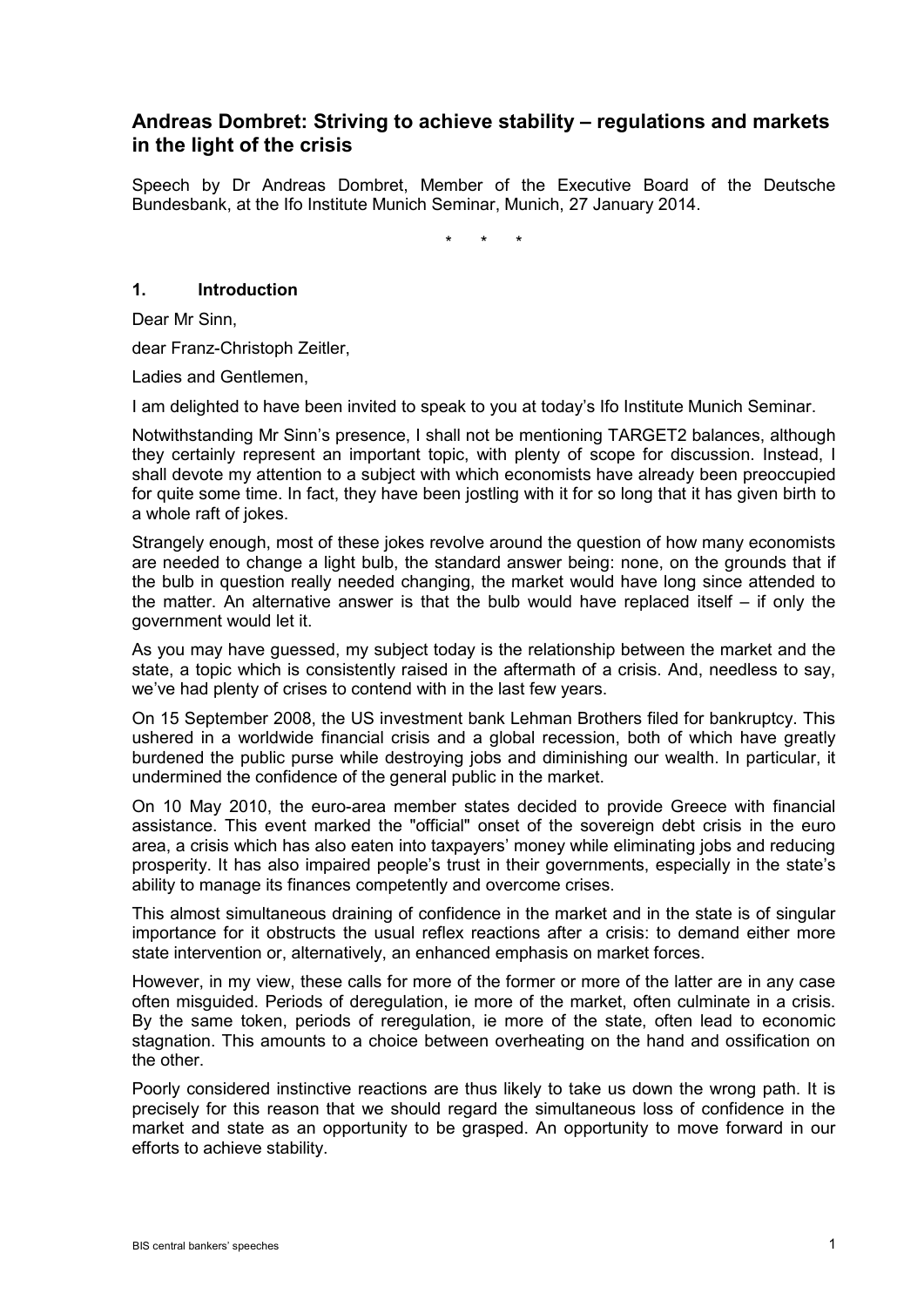# **2. More market orientation in the financial market**

Financial stability is not a matter of choosing between the market and the state. Rather, it is a case of finding the right relationship between the two. Here, we can turn to the tried and tested principle of letting governments lay down the regulations while the market is allowed to function freely. The state defines the perimeter fence while the invisible hand of the market guides events on the playing field.

Upon first consideration this would seem to be a relatively simple construct. But is it really that straightforward in practice? Clearly, it is not. Especially with regard to the financial markets, the task is far from simple. There is a "grey area" in which the boundary between the market and the state becomes blurred. This grey area arises from the problem of systemic importance.

Participants in the financial sector are highly interconnected. These links start with the banks which lend money to one another and finish with complex derivative vehicles in which many players are involved. If a bank runs into trouble, this will also impact on all its counterparties. And if the bank in question is particularly large or has dealings with an especially large number of counterparties, its troubles can upset the balance of the entire financial system. We saw where this scenario led in 2008 when Lehman Brothers became insolvent.

In cases like these, the state may have no choice but to rescue the bank concerned in order to prevent an escalation of the crisis. Such rescue efforts are of course extremely costly; in 2010, Ireland was obliged to spend more than 30% of its annual economic output on supporting Irish banks. And these costs are ultimately borne by the taxpayer.

But this policy not only comes at a cost to the taxpayer; at a deeper level it also changes the structure of the financial system. Large, interconnected banks effectively enjoy insurance protection courtesy of the state. If they encounter distress they can depend on the state to bail them out as they are deemed too big – or too interconnected – to fail.

However, this implicit state insurance policy flies in the face of a fundamental principle of the market economy. A principle which Walter Eucken summarised in a single sentence: "Those who enjoy the benefits must also bear the costs." This liability principle is the bedrock of any functioning market economy. Once it is abandoned, economic agents change their behaviour, giving rise to moral hazard.

Such an environment incentivises large, interconnected banks to enter into high-risk transactions. If these transactions are a success, the bank will reap the benefits, however if the same transactions make a loss, it is the taxpayer who may ultimately suffer. Thus, large interconnected banks intrinsically pose a risk to financial stability. At the same time, this is precisely why they engage in such risk-taking in the first place – which all makes for a dangerous feedback loop.

This is where the boundary between market and state becomes blurred, thus generating the aforementioned grey area within which the standard division of responsibilities between market and state ceases to apply. The state's role is no longer confined to setting the rules, rather it becomes an active agent itself on the playing field. And this is the cause of the problems I have described.

So how can we redraw the boundary between market and state? We should start by looking at the problem of banks' systemic importance. This should also be the first point we seek to tackle.

The question we need to ask is: should banks be allowed to fail? My response is: of course banks should be allowed to fail. The possibility of market exit is a key element of any market economy. Business models that fail to succeed must make way for better business models.

However, with respect to systemically important banks, this principle does not apply. In reality, as Martin Hellwig described in his book "The Banker's New Clothes", and I quote: "The question of whether banks should be allowed to fail is, however, seldom raised as a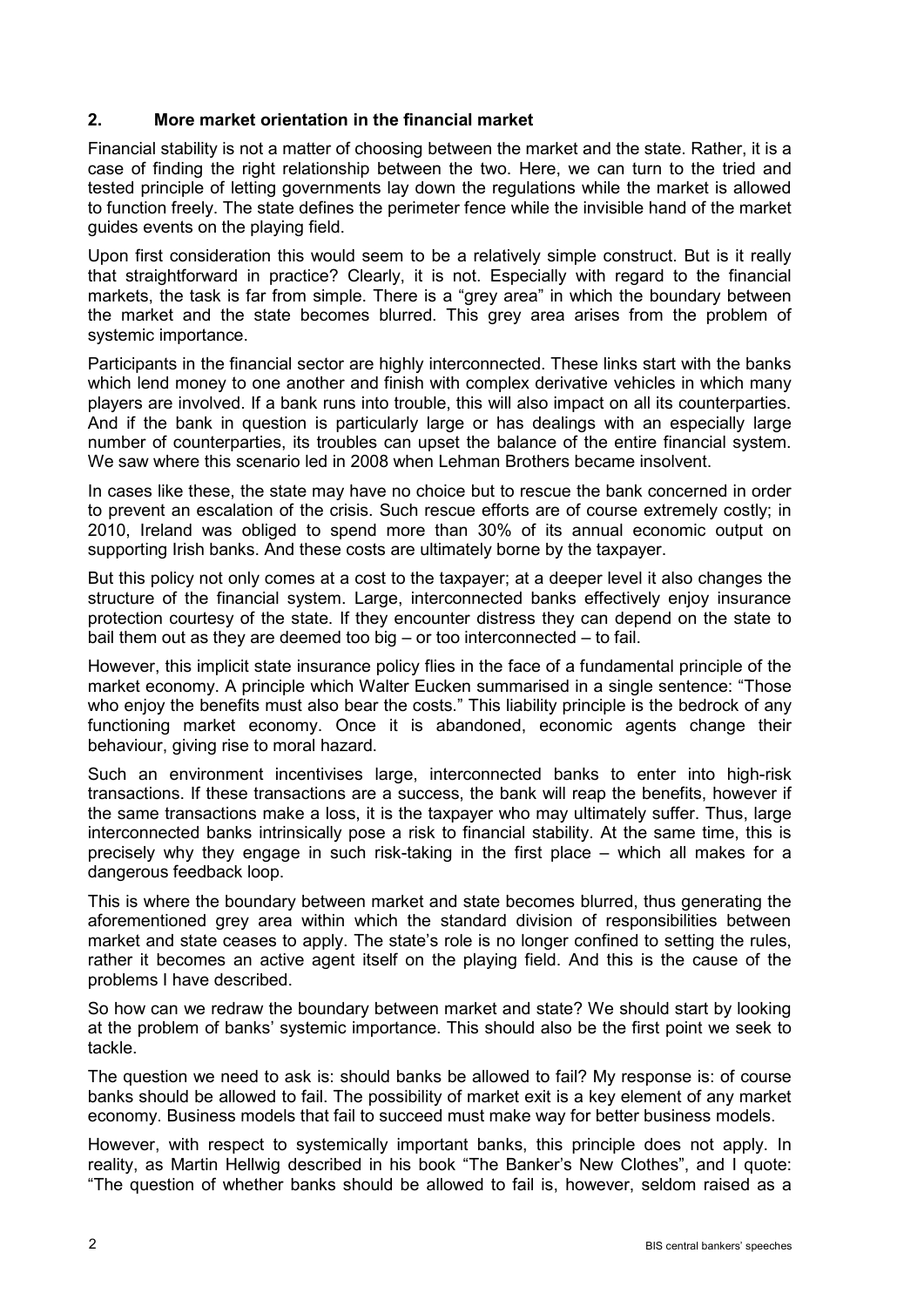basic starting principle." I have just elaborated on the reasons for this. So how we should go about re-establishing the possibility of failure for all banks, including systemically important ones, as a fundamental principle?

What we need are mechanisms that enable a bank to be wound up without causing the entire financial system to get into difficulties. Only then will banks be confronted with the real threat of a market exit and only then will it be possible to do away with the implicit state guarantee; only then will banks have an incentive to behave in a risk-aware manner.

Resolution mechanisms of the kind I describe are, however, complex to install, not least because large banks are usually multinational in nature. They frequently have dozens of affiliates spread across numerous countries. In order to be able to wind up such a bank, we need international cooperation based on a sound legal foundation. In this context, initial steps have already been taken at the international and the European level. Nevertheless, there is still a long way to go.

One question is particularly important when winding up a bank: who will pay for its resolution? Here, a clear hierarchy of responsibility must be established. The bank's owners and creditors have to be first in line when it comes to bearing the losses, with taxpayers at the bottom of the list. This is the only way to reinstate the principle of liability according to which those who enjoy the benefits also must bear the costs.

This "bail in" option will therefore be an important component of the Single Resolution Mechanism which is planned at the European level.This mechanism is intended as a key pillar of the banking union, and it is vital that it does indeed fulfil that role. In future, the shareholders and creditors of failing banks are to be the first in line to bear the resulting resolution costs, followed by a resolution fund financed by the banking sector. Bail-outs using public funds – and hence taxpayers' money – are to be a last resort.

In short, clearly defined bank resolution mechanisms will help us to address the problem of systemic importance. And they will therefore play a crucial role in redrawing the boundaries between the market and the state. Of course, this doesn't mean that we want as many banks as possible to fail.

### **3. More stability for the financial market**

In a market economy, banks should fail if their business model is unsuccessful – if the problem therefore stems from the bank and its structures. Yet banks should not crumble under the force of each and every external shock – every economic downturn or burst asset price bubble – that they experience. Wherever possible, banks must be capable of weathering those kinds of storms.

In view of all this, I believe that two elements will be especially important in making banks more stable: capital and liquidity. Deficits in both of these things were factors which contributed significantly to the financial crisis. The state can bring in regulation to address these deficits, and has done so very successfully. Amending the capital and liquidity requirements was therefore very high on the international reform agenda right from the start.

And the new Basel III regime significantly raises capital requirements for banks. In future, banks will need to hold more – and better-quality – capital, and the requirements for systemically important financial institutions are stricter still. In addition, Basel III has introduced the very first international liquidity standard.

These rules will play a crucial role in safeguarding financial stability. However, there is still a weak link in the capital rules – as the euro-area crisis has clearly shown.

The need to bail out systemically important banks with taxpayers' money puts pressure on government budgets. That was one of the focal points of the first part of my speech here today, and I mentioned Ireland as a striking example. Yet problems can also flow in the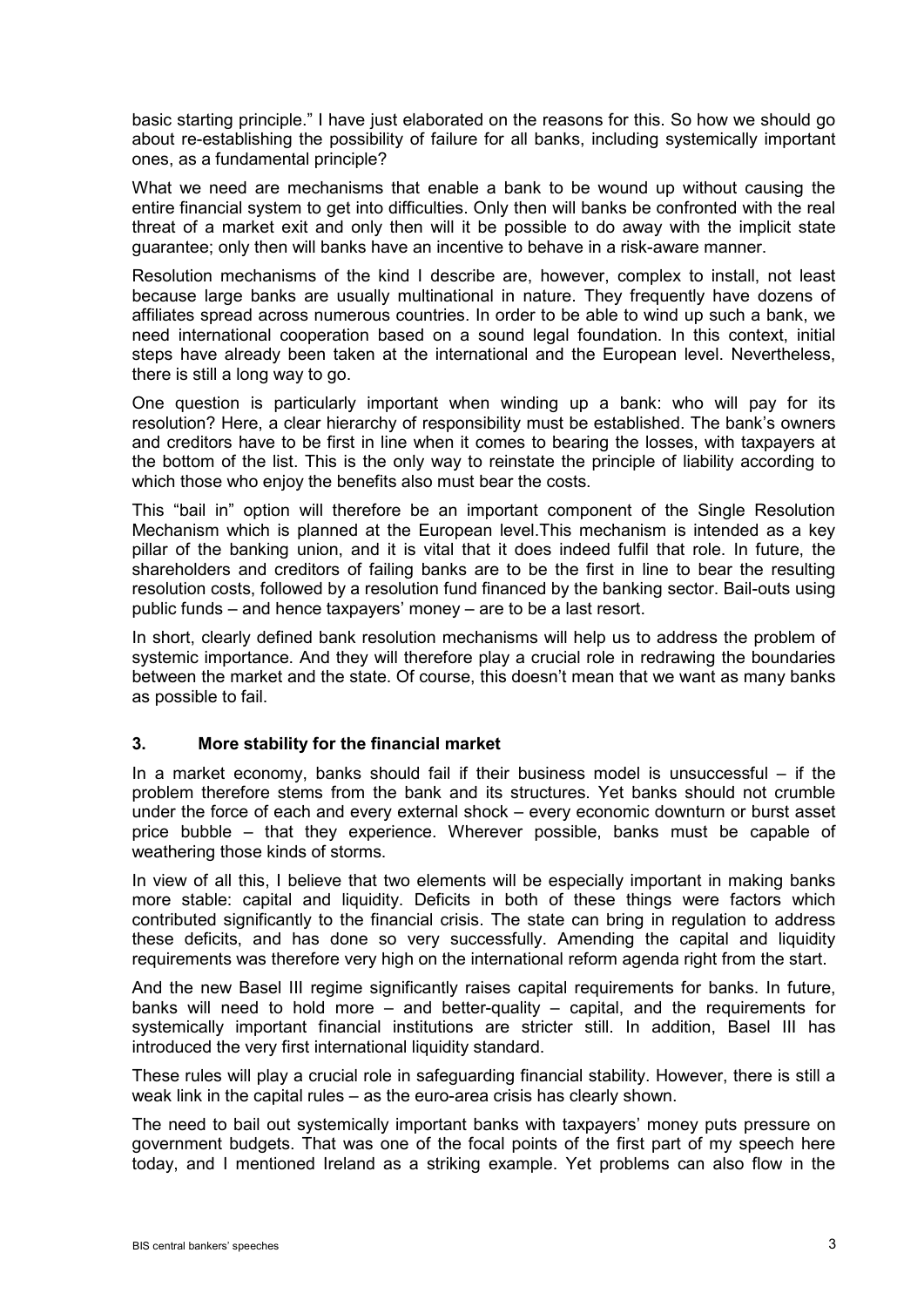opposite direction: shaky public finances can cause difficulties for banks. Greece is a case in point.

This kind of contagion is mainly caused by government bonds held on bank balance sheets. And many banks have large holdings of domestic government bonds, especially in the euro area. Take Italy and Spain, for example. Current figures show that Italian banks hold more than 10% of all bonds issued by the Italian public sector, and that Spanish banks hold almost 9% of Spanish public bonds.

Essentially, this is a vicious circle: a country's public finance problems spill over to domestic banks, while banks' woes place a strain on government budgets in the country where they are based. To better protect public finances, we need bank resolution mechanisms and the option of a "bail-in". But how can we shield banks most effectively from the impact of public finance problems?

These risks stem from government bonds held on bank balance sheets. And that is precisely where the problem needs to be tackled. Bank regulation treats government bonds comparatively generously. Usually, the higher the risk attached to a loan, the more capital a bank must hold against it. Yet this does not apply to lending to governments – and thus to government bonds. Bank regulation classifies them universally as risk-free.

Yet since the onset of the sovereign debt crisis, if not before, this treatment has no longer seemed justified, as it has become apparent that government bonds do carry some solvency risk. It would therefore be appropriate to change the rules in the medium term. We believe that government bonds, just like other loans, should be backed with sufficient capital to reflect the risks that they carry. At the same time, a ceiling could be imposed on lending to any one government, just as lending to other borrowers is subject to a limit of this kind. These two measures combined would shield banks from the impact of public finance problems.

By adjusting the rules, governments can help to make banks, and hence the financial system, more stable. However, rules are only effective in the areas where they apply. And there is one area of the financial system which is not yet truly regulated: the shadow banking system.

I have to confess that I don't really like the term "shadow banking", as it strikes me as slightly unfair. It makes the industry sound rather shady, or even criminal. And that certainly isn't the case. The shadow banking system contains entities which, like banks, perform credit intermediation. The difference is that these entities – such as US-style money market funds – don't belong to the regulated banking sector. Shadow banks are not bound by the normal "rules of play".

In terms of financial stability, the crux of the matter is that these entities can cause similar risks to banks but are not subject to bank regulation.And the shadow banking system can certainly generate systemic risks which pose a threat to the entire financial system.

Much the same applies to insurance companies. Although they aren't a direct component of the shadow banking system, they can also be a source of systemic risk. All of this makes it appropriate to extend the reach of regulation.

### **4. Conclusion**

In conclusion, I would like to reiterate the three main points of my speech.

- First, we need to redraw the boundaries between the state and the market by tackling and solving the problem of systemically important banks.
- Second, the state needs to amend bank regulation not least by requiring banks to hold capital against government bonds.